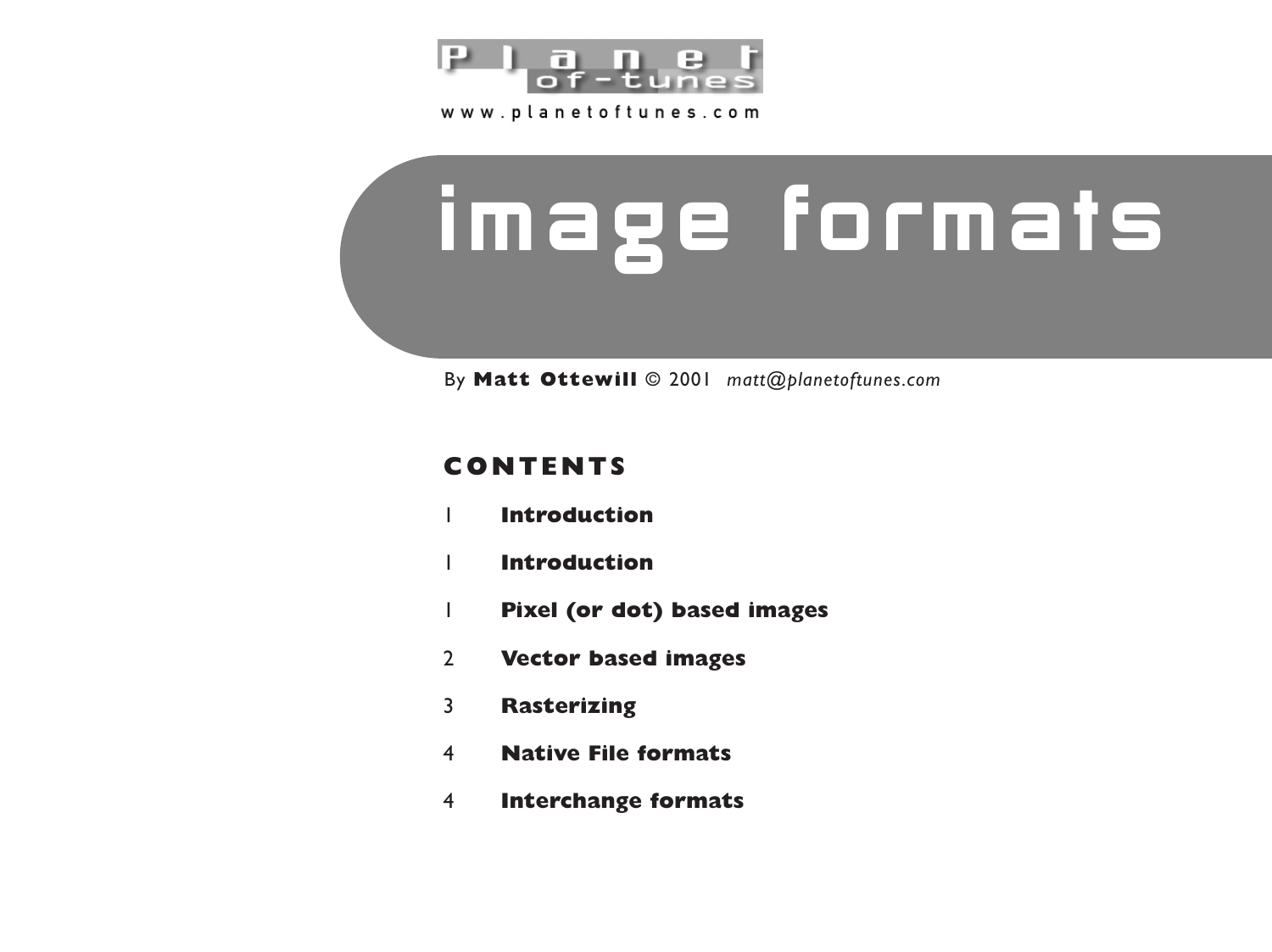### **Introduction**

The first thing to know is that all images in a computer system fall into one of two categories:

1. Images made from dots (or pixels). 2. Images made from mathematical descriptions (called vectors).

# **Pixel (or dot) based images**

These are commonly called:

- Bitmapped images
- Raster images
- Paint images

For example, scanning a photograph produces a pixel based image in which the size, position and colour of every pixel (or dot) that makes up that photograph is recorded. Pixel based images often have very large file sizes. If you decide to enlarge a scanned image to 10 times its original size, its file size will increase dramatically as extra pixels are added.

Pixel based images are ideal for "real" looking images. Some effects, such as motion blurring, can only be achieved by manipulating individual pixels.

#### **Vector based images**

These are commonly called:

- Vector graphics
- Object-oriented graphics

For example, creating a picture in Adobe Illustrator produces a vector based



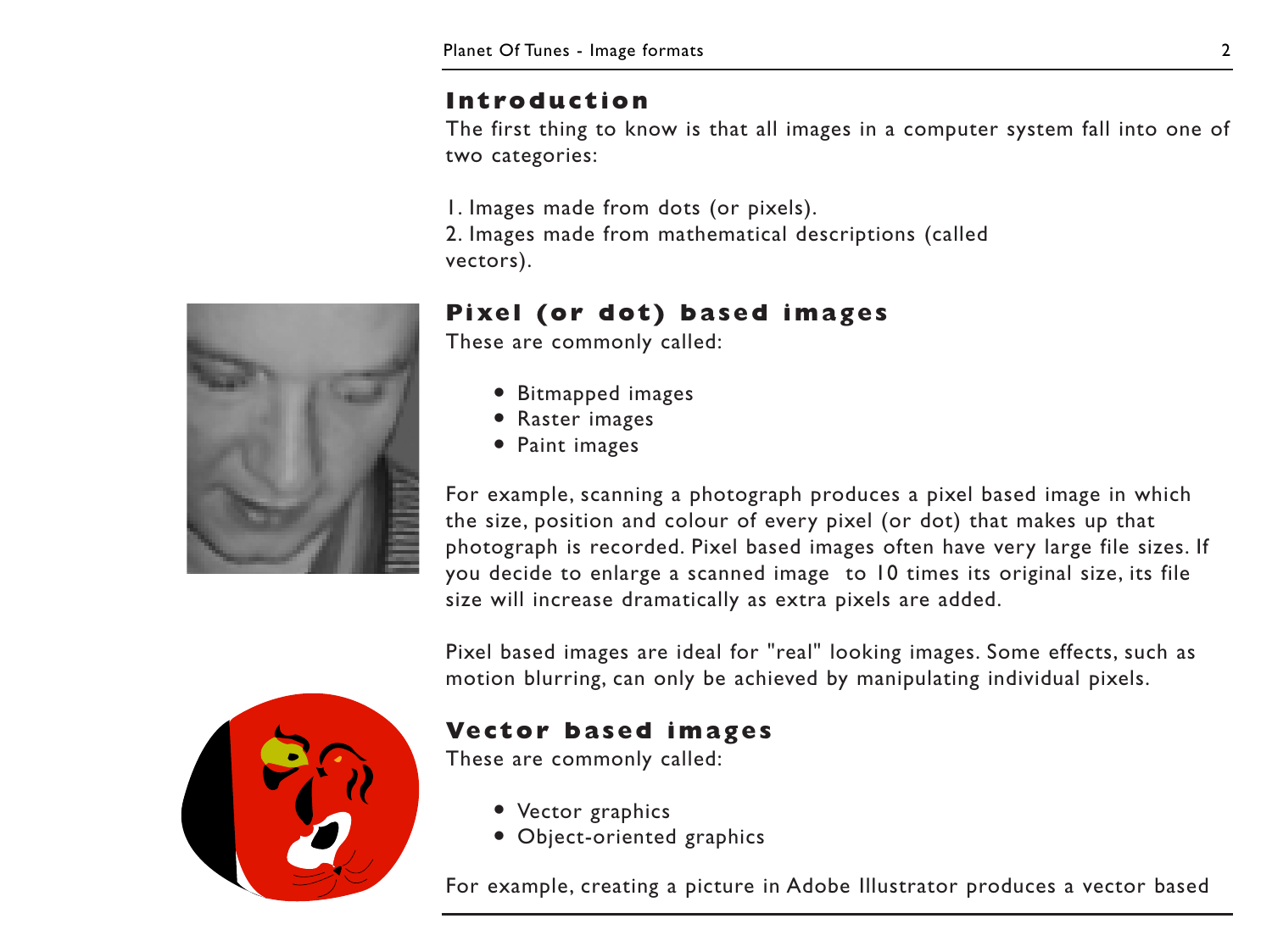image. Vector based images are made up from descriptions, like co-ordinates, and therefore usually have very small file sizes. If you draw a circle and then later decide to enlarge it to 10 times its size, its file size will not change.

Vector based images are ideal for logos, maps and other flat colour graphical images.

### **Rasterizing**

Rasterizing is the process of converting a vector based image, or font, into a pixel based one. If you open an image created using Adobe Illustrator into Adobe Photoshop it will first have to RIP (Raster Image Processing) before you can continue to work on it. Unsurprisingly, pixel based images cannot

#### **Photoshop's Rasterize dialogue box**

Vector images created in Illustrator will be RIP'd when imported into photoshop.

| <b>Rasterize Generic EPS Format</b>                        |        |
|------------------------------------------------------------|--------|
| Image Size: 437K                                           | 0K     |
| Width: $377$<br>pixels                                     | Cancel |
| Height: 395<br>pixels                                      |        |
| Resolution: 72<br>pixels/inch                              |        |
| RGB Color<br>Mode:                                         |        |
| $\boxtimes$ Anti-aliased $\boxtimes$ Constrain Proportions |        |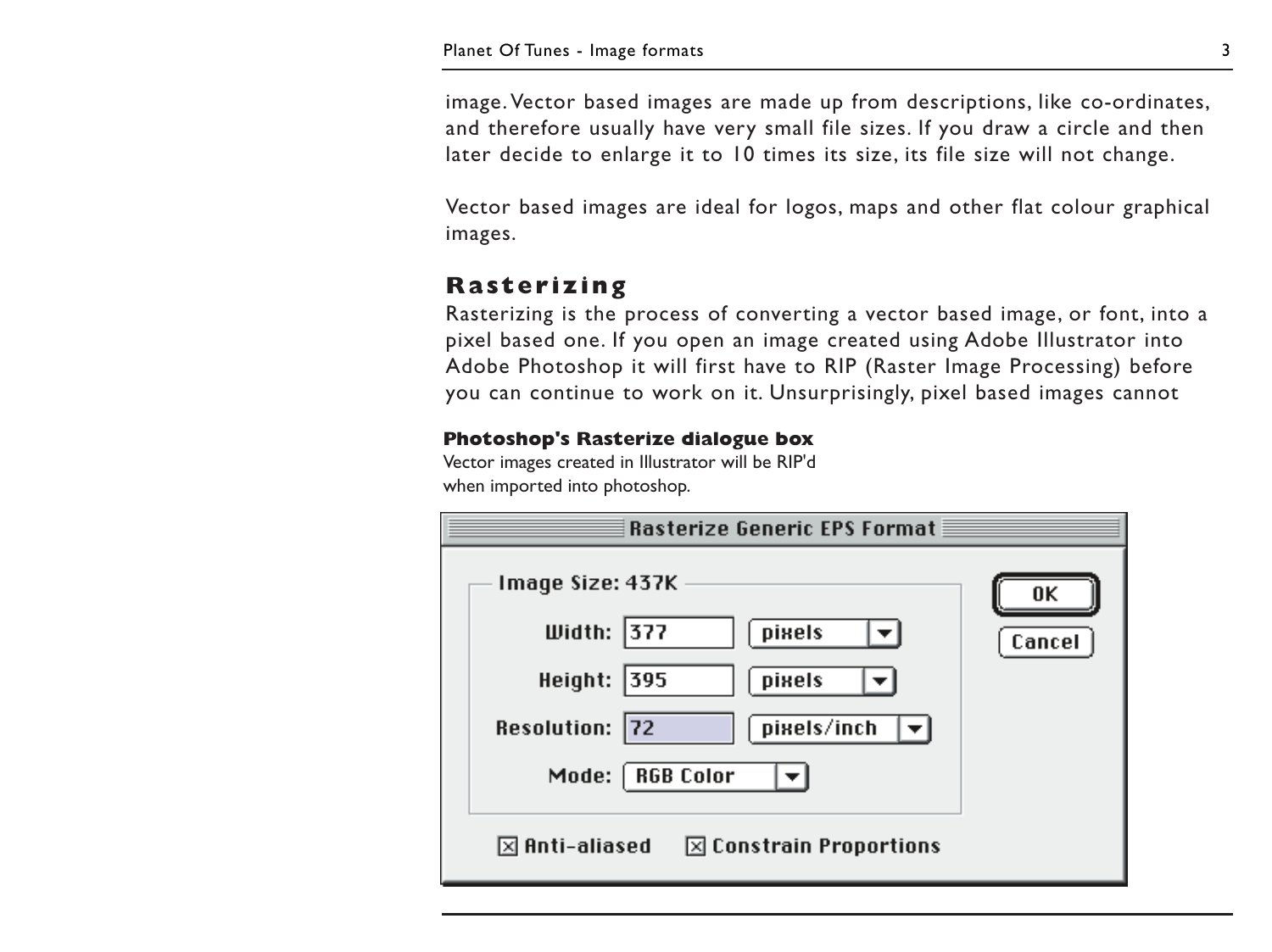easily be converted into vector based images.

Director cannot RIP vector images therefore they cannot be imported. For optimal results images should be RIP'd at 72dpi in a quality image preparation program such as DeBabelizer or Photoshop before being imported.

#### **Native file formats**

Every program has a Native File Format. Photoshop saves to its own file format as does Illustrator and one cannot open the others files. As you work on images always save them in the programs native file format as these will hold the most information about your image.

## **Interchange file formats**

It is often necessary to open an image created in one program into another. To do this you will need to save it in a file format familiar to both, in addition to its native file format. It does not matter what image creation and editing applications you use providing they support the interchange file formats required by your authoring application.

Director can import a vast range of file formats. However, many are unsuitable for multimedia work. For optimal results images should be imported in the following formats:

• BMP is the most widely used interchange file format for RGB pixel based images on the PC. Bit-depth can be determined for each image. • PICT is a Mac RGB file format for pixel based images suitable for Director. Bit-depth can be determined for each image and alpha channels are supported.

Both of these formats become embedded Director resources when imported. Avoid importing the following formats into Director:

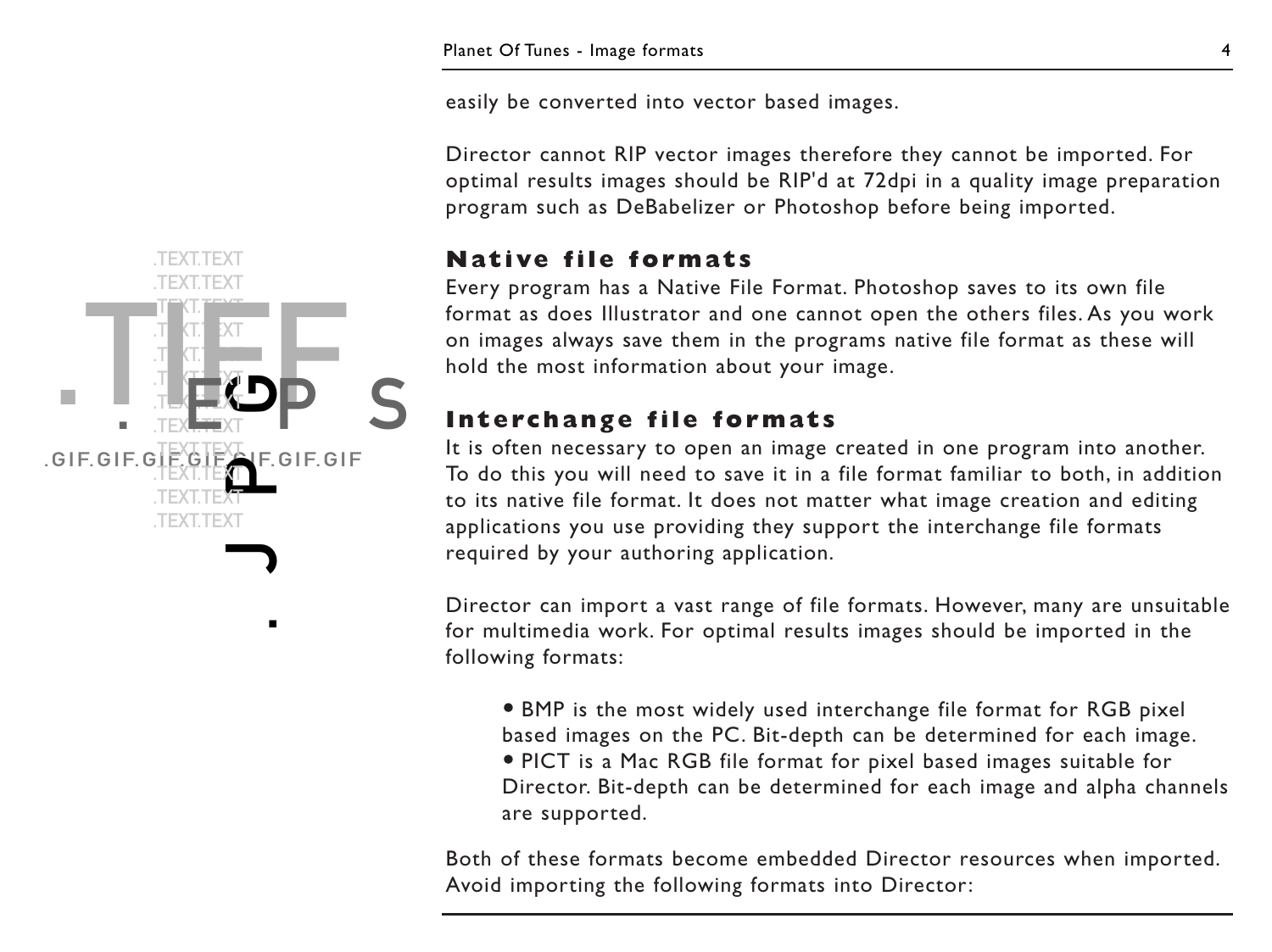- TIFFs (Tagged Image File Format CMYK based). They are 16-bit CMYK and only suitable for repro.
- Native Photoshop files.

EPS (Encapsulated PostScript) is the most widely used interchange file format for vector based images to be used in DTP applications. Use EPS files in the following situations:

- A complete Quark XPress page layout containing TIFFs, EPSs, line art and text can be saved as an EPS file. Photoshop can rasterize an EPS file which may then be exported as a PICT or TIFF.
- If you are authoring using Macromedia's Flash, you can import EPS vector image files created in other applications.

If you are developing a conventional html web site use the following image formats.

• JPEG (Joint Photographic Experts Group) is the most widely used interchange file format for pixel based images to be used in web sites. When created images are compressed and must be decompressed to be viewed. Decompression occurs automatically in most web browsers.

• GIF (Graphics Interchange Format) is the most widely used interchange file format for flat colour graphical images to be used in web sites. Images that combine vector and pixel based elements will usually work better as GIFs. Images are compressed. Also GIFs support interlacing which means the image will display in progressively more detail as it downloads into a browser window.

• The GIF89a format adds several additional features. It uses an adaptive custom palette derived from the image itself and containing only the colours in the image. You may also specify a transparent background